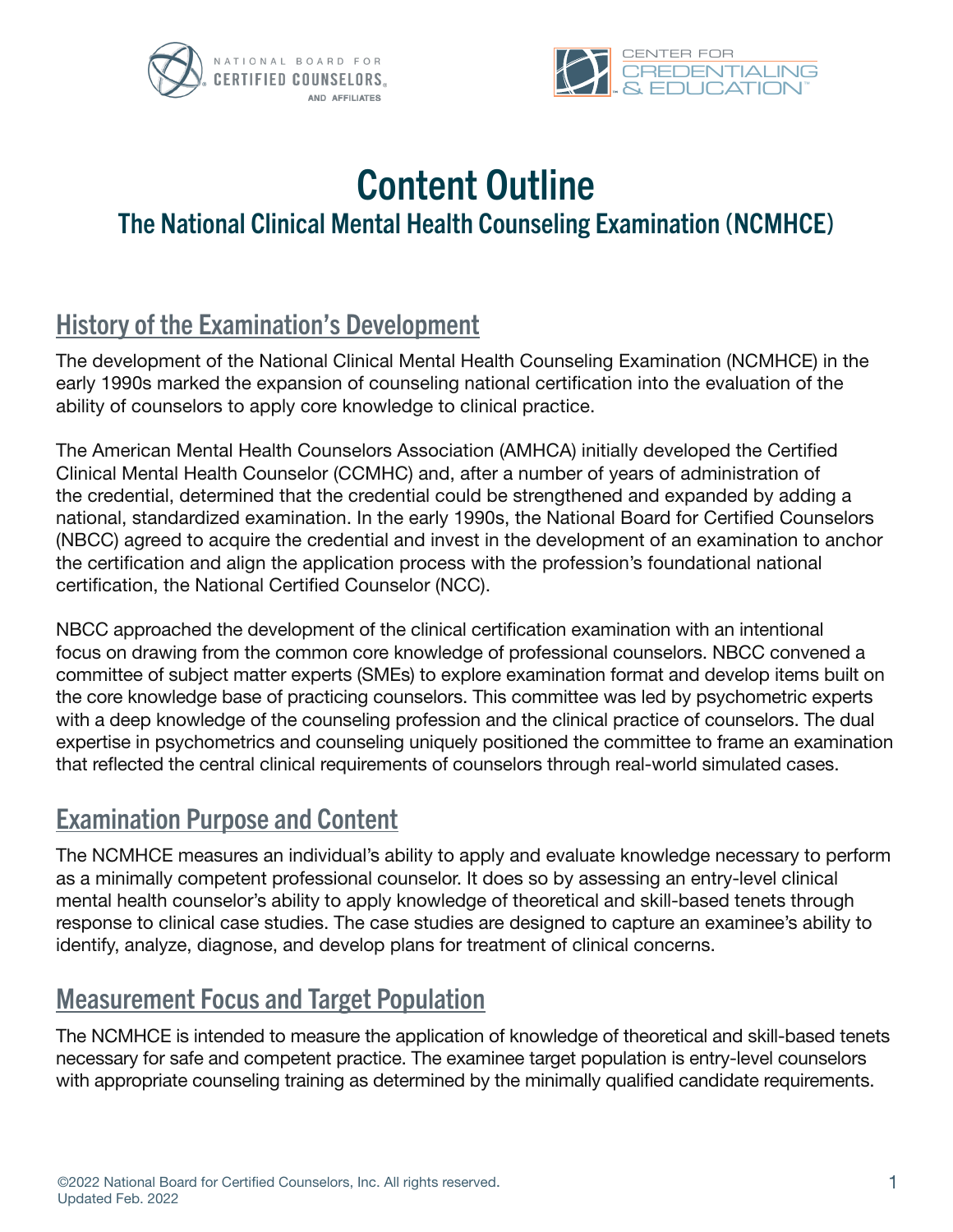# Minimally Qualified Candidate

The minimally qualified candidate (MQC) for the NCMHCE has graduated from or is a well-advanced graduate student in a counseling program that has been accredited by the Council for Accreditation of Counseling and Related Educational Programs (CACREP) or is housed within a regionally accredited institution.

#### The counseling program must contain courses in the following content areas:

- Human Growth and Development Theories in Counseling
- Social and Cultural Foundations in Counseling
- Helping Relationships in Counseling
- Group Counseling Theories and Processes
- Career Counseling and Lifestyle Development
- Assessment in Counseling
- Research and Program Evaluation
- Professional Orientation to Counseling
- Counseling Field Experience

### **Job Analysis and Content Outline**

The examination's development is based upon a national job analysis of more than 16,000 credentialed counselors identifying empirically validated work behaviors determined to be most relevant for competent counseling practice. The most recent job analysis was finalized in June 2019 and the test blueprint on the Content Outline was finalized in 2021 by the NCMHCE Subject Matter Experts.

The committee's responsibilities included, but were not limited to, identifying components of the profession and related job tasks and crafting survey items, and reviewing the format of the instrument to measure those components and tasks.

Table 1 presents the six content domains and the percent of scored items in an NCMHCE examination on each of these domains.

#### Table 1. The Weight for Each Domain

|   | <b>Domain</b>                              | <b>Percent of items</b> |
|---|--------------------------------------------|-------------------------|
|   | <b>Professional Practice and Ethics</b>    | $10 - 20$               |
| 2 | Intake, Assessment, and Diagnosis          | $20 - 30$               |
| 3 | <b>Areas of Clinical Focus</b>             | $\Omega$ <sup>1</sup>   |
| 4 | <b>Treatment Planning</b>                  | $10 - 20$               |
| 5 | <b>Counseling Skills and Interventions</b> | $25 - 35$               |
| 6 | <b>Core Counseling Attributes</b>          | 10–20                   |

1 The examination will have questions on all domains except Areas of Clinical Focus. Because this information will be provided to the candidate for each case study on the examination, no questions will be asked on this domain. Please check the section in this document on case studies (p. 9) and the sample case studies tab on the NCMHCE page of the [NBCC website](https://www.nbcc.org/exams/ncmhce) for more information about the weight of each domain.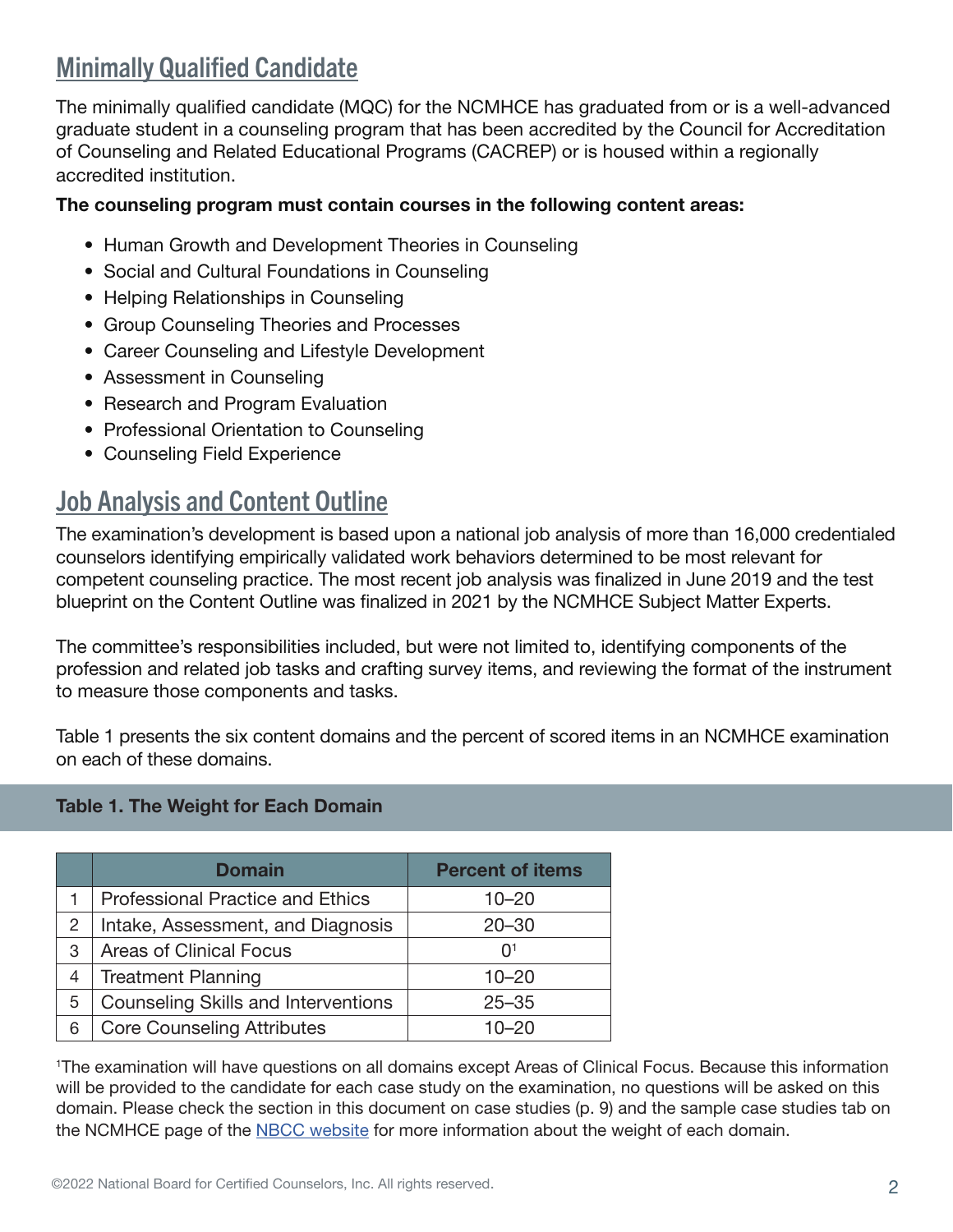#### Table 2. Knowledge, Skills, and Tasks Related to the Domains

#### 1. Professional Practice and Ethics

 This section encompasses counselors' knowledge, skills, and abilities related to maintaining proper administrative and clinical protocols.

- A. Assess your (the counselor) competency to work with a specific client
- B. Understand statistical concepts and methods in research
- C. Practice legal and ethical counseling
- D. Clarify counselor/client roles
- E. Discuss client's rights and responsibilities
- F. Discuss limits of confidentiality
- G. Explain counselor/agency policies
- H. Review payment, fees, and insurance benefits
- I. Explain counseling processes, procedures, risks, and benefits
- J. Explain uses and limits of social media
- K. Inform clients about the legal aspects of counseling
- L. Obtain informed consent
- M. Discuss confidentiality as it applies to electronic communication
- N. Establish group rules, expectations, and termination criteria
- O. Assess competency to provide informed consent
- P. Monitor the therapeutic relationship and build trust as needed
- Q. Review client records
- R. Provide adequate accommodations for clients with disabilities
- S. Provide information to third parties
- T. Provide referral sources if counseling services are inadequate/inappropriate
- U. Advocate for professional and client issues
- V. Supervision
- W. Create and maintain documentation appropriate for each aspect of the counseling process
- X. Awareness and practice of self-care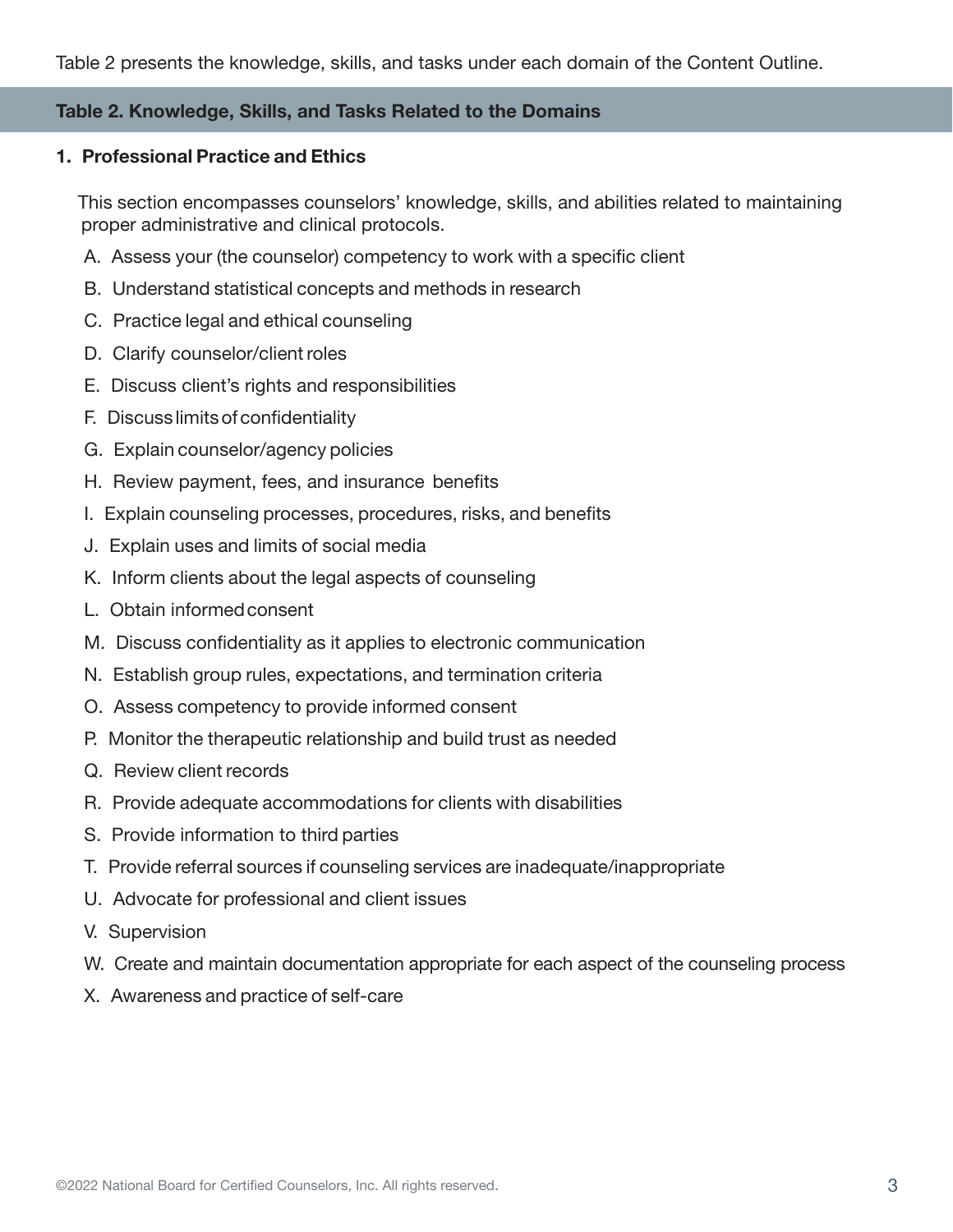#### 2. Intake, Assessment, and Diagnosis

 This section encompasses counselors' knowledge, skills, and abilities to effectively conduct client intake, assessment, and diagnosis.

- A. Conduct a biopsychosocial interview
- B. Conduct a diagnostic interview
- C. Conduct cultural formulation interview
- D. Conduct an initial interview
- E. Determine diagnosis
- F. Perform a Mental Status Exam (MSE)
- G. Consider co-occurring diagnoses
- H. Determine level of care needed
- I. Determine the appropriate modality of treatment
- J. Assess the presenting problem and level of distress
- K. Evaluate an individual's level of mental health functioning
- L. Screen clients for appropriate services
- M. Select, use, and interpret appropriate assessment instruments
- N. Use formal and informal observations
- O. Assess for trauma
- P. Assess substance use
- Q. Obtain client self-reports
- R. Evaluate interactional dynamics
- S. Conduct ongoing assessment for at-risk behaviors (i.e., suicide, homicide, self/other-injury, and relationship violence)
- T. Use pre-test and post-test measures to assess outcomes
- U. Evaluate counseling effectiveness

#### 3. Areas of Clinical Focus

This section encompasses counselors' knowledge and skills related to areas of clients' concern(s).

- A. Adjustment related to physical loss/injury/illness
- B. Aging/geriatric concerns
- C. Behavioral problems
- D. Bullying
- E. Caregiving concerns
- F. Cultural adjustments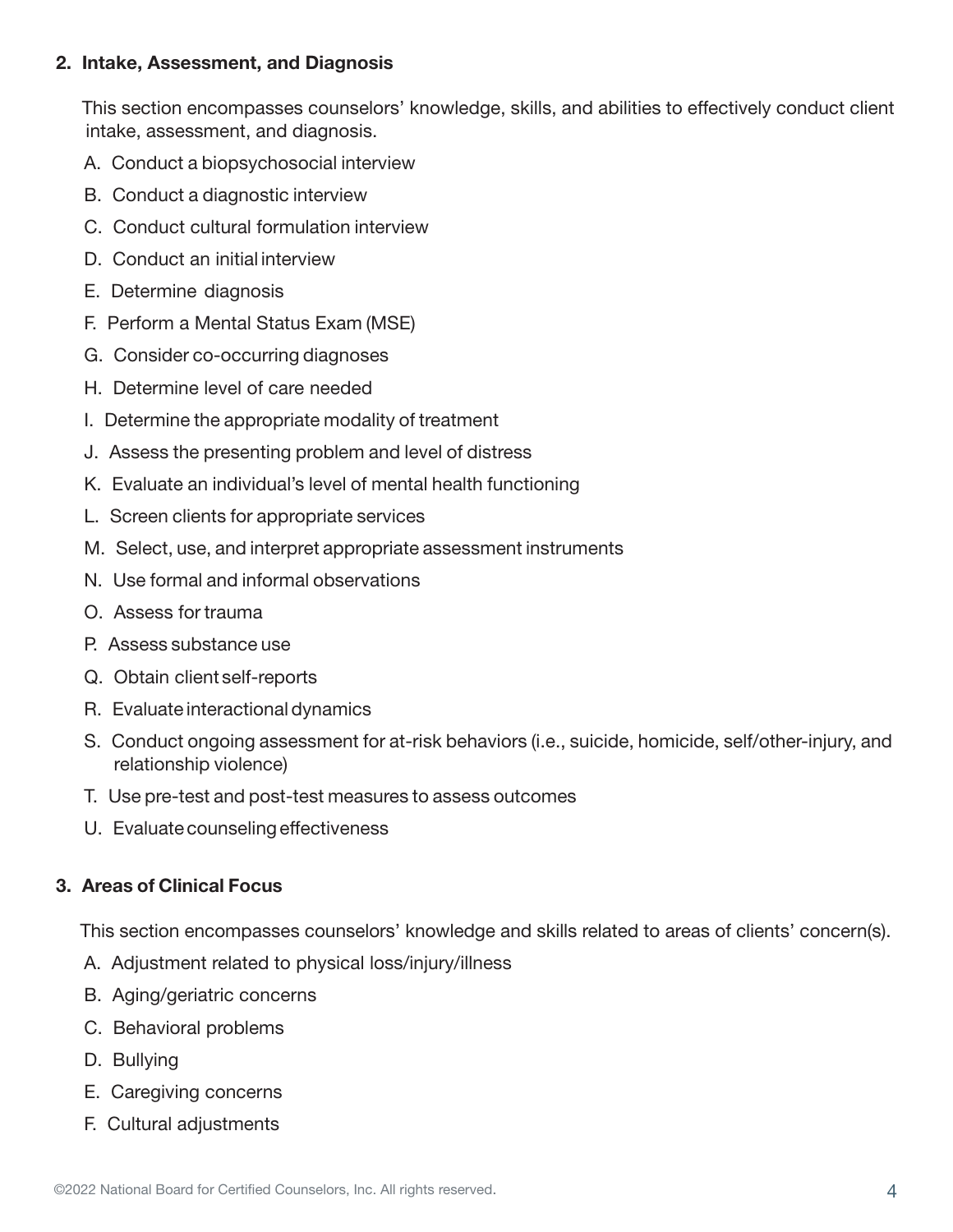- G. End-of-life issues
- H. Fear and panic
- I. Financial issues
- J. Gender identity development
- K. Grief/loss
- L. Hopelessness/depression
- M. Loneliness/attachment
- N. Hyper/hypo mental focus
- O. Intellectual functioning issues
- P. Insomnia/sleep issues
- Q. Maladaptive eating behaviors
- R. Remarriage/recommitment
- S. Developmental processes/tasks/issues
- T. Obsessive thoughts/behaviors
- U. Occupation and career development
- V. Physical issues related to anxiety
- W. Physical issues related to depression
- X. Physical/emotional issues related to trauma
- Y. Process addictions (pornography, gambling)
- Z. Racism/discrimination/oppression
- AA. Religious values conflict
- AB. Retirement concerns
- AC. Ruminating and/or intrusive thoughts
- AD. Separation from primary caregivers
- AE. Sexual functioning concerns
- AF. Sleeping habits
- AG. Spiritual/existential concerns
- AH. Stress management
- AI. Substance use/addiction issues
- AJ. Suicidal thoughts/behaviors
- AK. Terminal illness issues
- AL. Visual/auditory hallucinations
- AM. Worry and anxiety
- AN. Adoption issues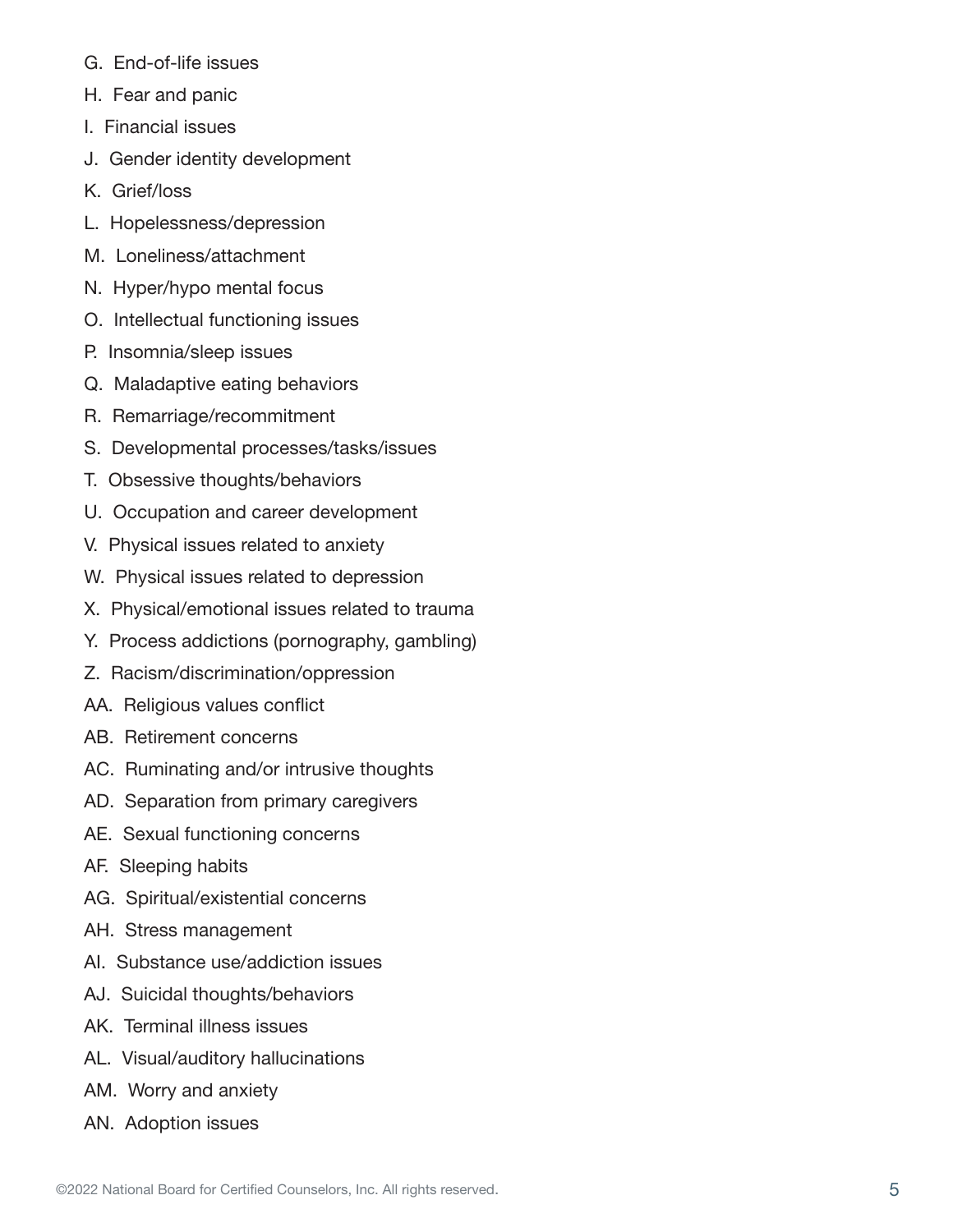- AO. Blended family issues
- AP. Child abuse–related concerns
- AQ. Child development issues
- AR. Dating/relationship problems
- AS. Divorce
- AT. Family abuse/violence (e.g., physical, sexual, emotional)
- AU. Interpersonal partner violence concerns
- AV. Marital/partner communication problems
- AW. Parenting/co-parenting conflicts
- AX. Emotional dysregulation

#### 4. Treatment Planning

This section encompasses counselors' knowledge, skills, and abilities to develop an effective course of treatment.

- A. Collaborate with client to establish treatment goals and objectives
- B. Establish short- and long-term counseling goals consistent with client's diagnosis
- C. Identify barriers affecting client goal attainment
- D. Identify strengths that improve the likelihood of goal attainment
- E. Refer to different levels of treatment (e.g., outpatient, inpatient, residential)
- F. Refer to others for concurrent treatment
- G. Guide treatment planning
- H. Discuss termination process and issues
- I. Discuss transitions in group membership
- J. Follow up after discharge
- K. Use assessment instrument results to facilitate client decision-making
- L. Review and revise the treatment plan
- M. Engage clients in review of progress toward treatment goals
- N. Collaborate with other providers and client support systems (documentation and report writing)
- O. Discuss with clients the integration and maintenance of therapeutic progress
- P. Educate client to the value of treatment plan compliance

#### 5. Counseling Skills and Interventions

This section encompasses counselors' knowledge, skills, and abilities to conduct effective counseling.

A. Align intervention with client's developmental level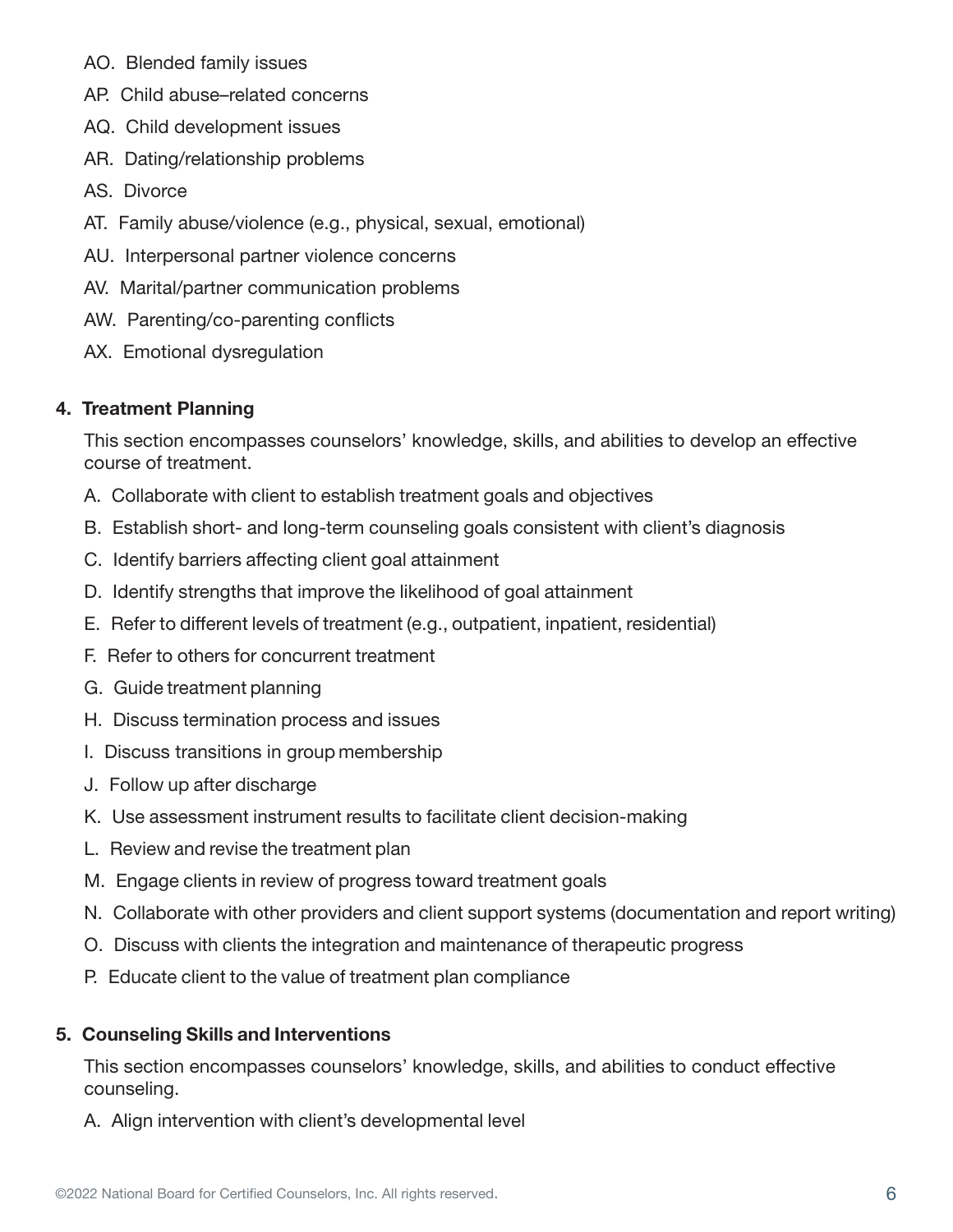- B. Align intervention with counseling modality (individual, couple, family, or group)
- C. Align intervention with client population (e.g., veterans, minorities, disenfranchised, disabled)
- D. Implement individual counseling in relation to a plan of treatment
- E. Establish therapeutic alliance
- F. Apply theory-based counseling intervention(s)
- G. Address addiction issues
- H. Address cultural considerations
- I. Address family composition and cultural considerations
- J. Evaluate and explain systemic patterns of interaction
- K. Explore family member interaction
- L. Explore religious and spiritual values
- M. Guide clients in the development of skills or strategies for dealing with their problems
- N. Help clients develop support systems
- O. Help facilitate clients' motivation to make the changes they desire
- P. Improve interactional patterns
- Q. Provide crisis intervention
- R. Educate client about transference and defense mechanisms
- S. Facilitate trust and safety
- T. Build communication skills
- U. Develop conflict resolution strategies
- V. Develop safety plans
- W. Facilitate systemic change
- X. Provide distance counseling or telemental health
- Y. Provide education resources (e.g., stress management, assertiveness training, divorce adjustment)
- Z. Provide psychoeducation for client
- AA. Summarize
- AB. Reframe/redirect
- AC. Facilitate empathic responses
- AD. Use self-disclosure
- AE. Use constructive confrontation
- AF. Facilitate awareness of here-and-now interactions
- AG. Facilitate resolution of interpersonal conflict
- AH. Use linking and blocking in a group context
- AI. Management of leader–member dynamics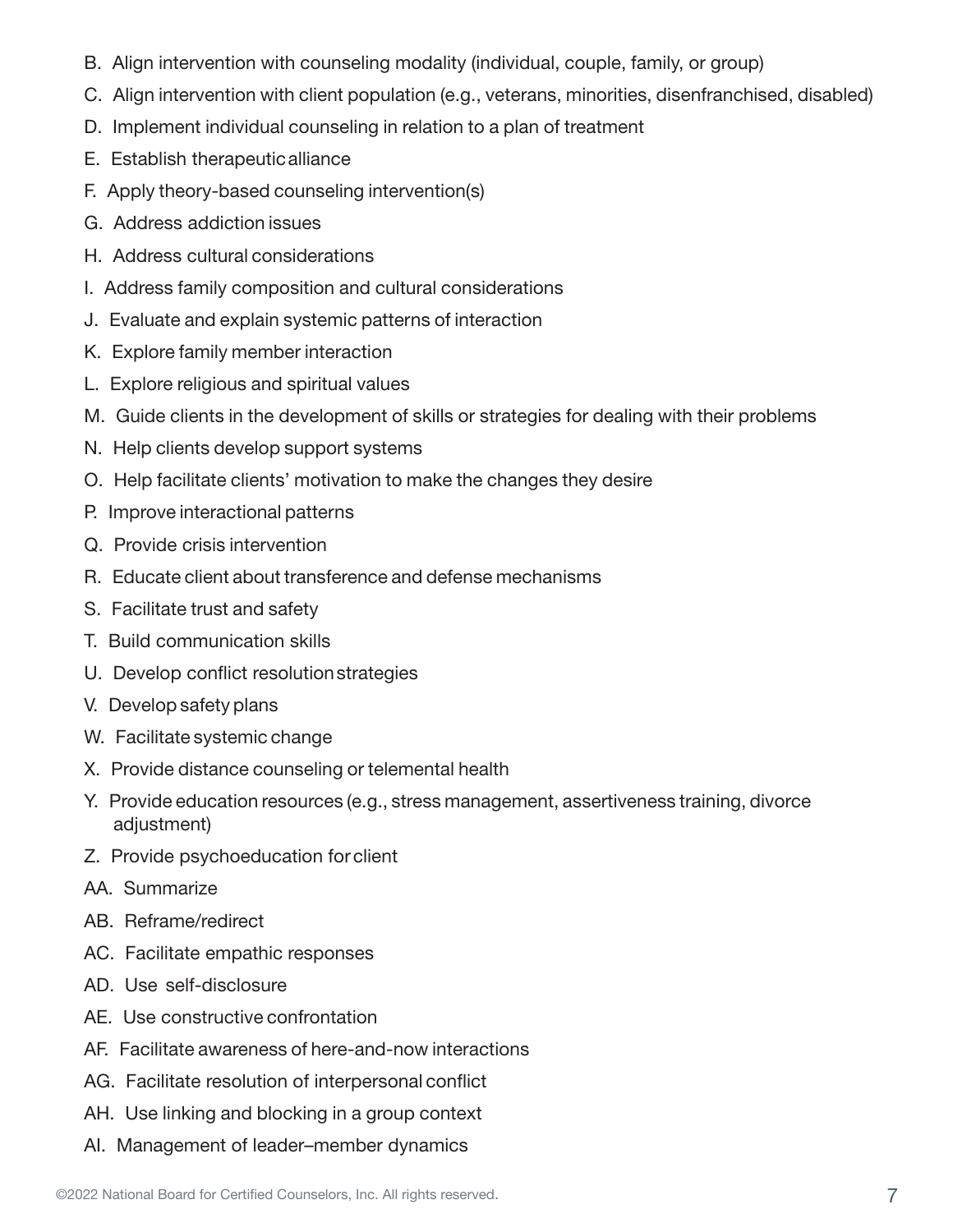- AJ. Model giving and receiving of feedback
- AK. Address impact of extended families
- AL. Contain and manage intense feelings
- AM. Explore the influence of family of origin patterns and themes
- AN. Address the impact of social support network
- AO. Use "structured" activities
- AP. Promote and encourage interactions among group members
- AQ. Promote and encourage interactions with the group leader
- AR. Use psychoeducation as a part of the group process
- AS. Explain phases in the group process
- AT. Identify and discuss group themes and patterns
- AU. Create intervention based on the stage of group development
- AV. Challenge harmful group member behaviors
- AW. Address the potential interaction of members outside of the group

#### 6. Core Counseling Attributes

This section encompasses behaviors, traits, and dispositions of effective counselors.

- A. Awareness of self and impact on clients
- B. Genuineness
- C. Congruence
- D. Demonstrate knowledge of and sensitivity to gender orientation and gender issues
- E. Demonstrate knowledge of and sensitivity to multicultural issues
- F. Demonstrate conflict tolerance and resolution
- G. Empathic attunement
- H. Empathic responding
- I. Foster the emergence of group therapeutic factors
- J. Non-judgmental stance
- K. Positive regard
- L. Respect and acceptance for diversity
- M. Use foundational listening, attending, and reflecting skills